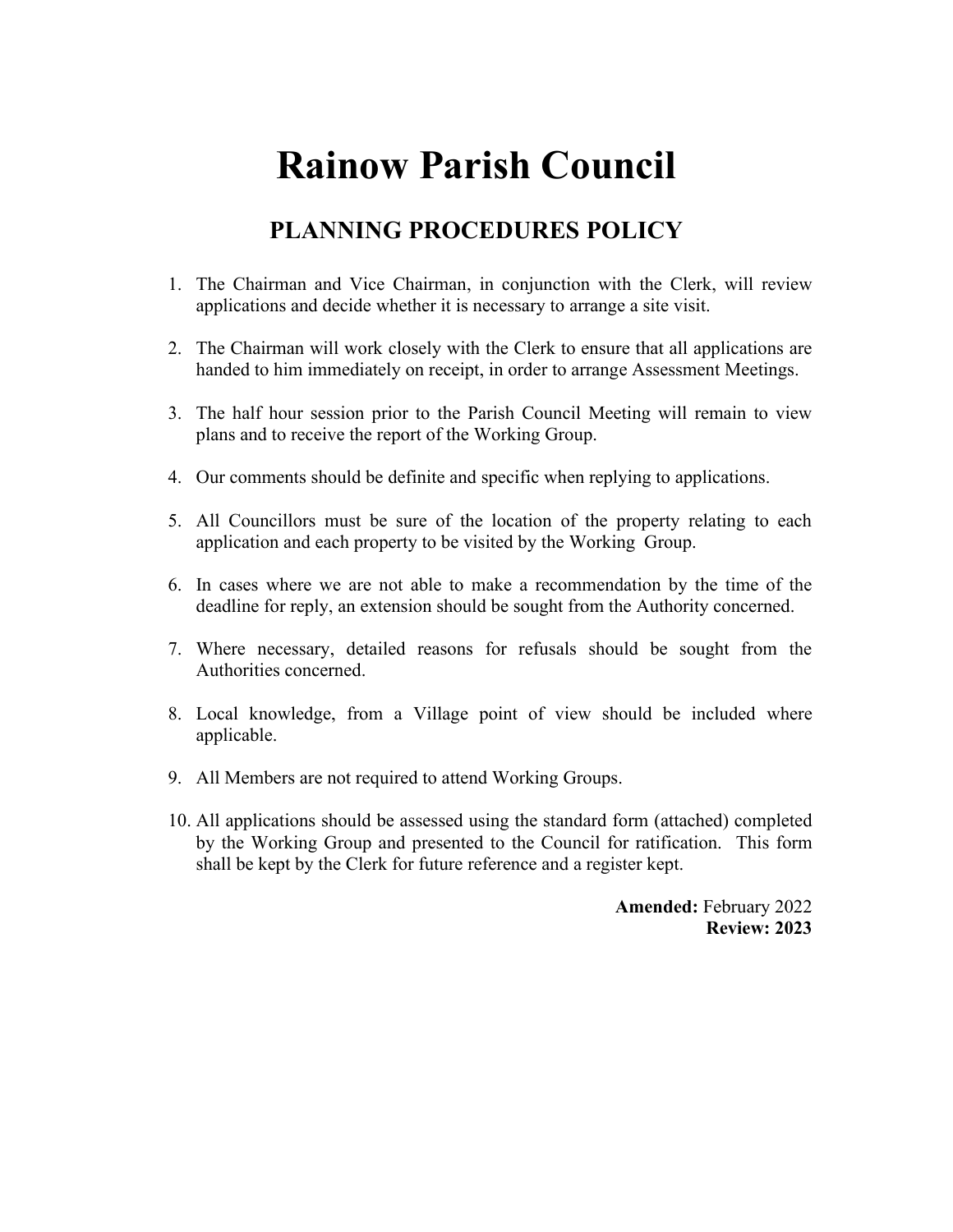## **Rainow Parish Council**

## **Planning Application Pro-forma**

Register Number

Planning Group Attending

Authority

Address

Name of Applicant

Brief description

Date received

Has this been submitted before

If so when